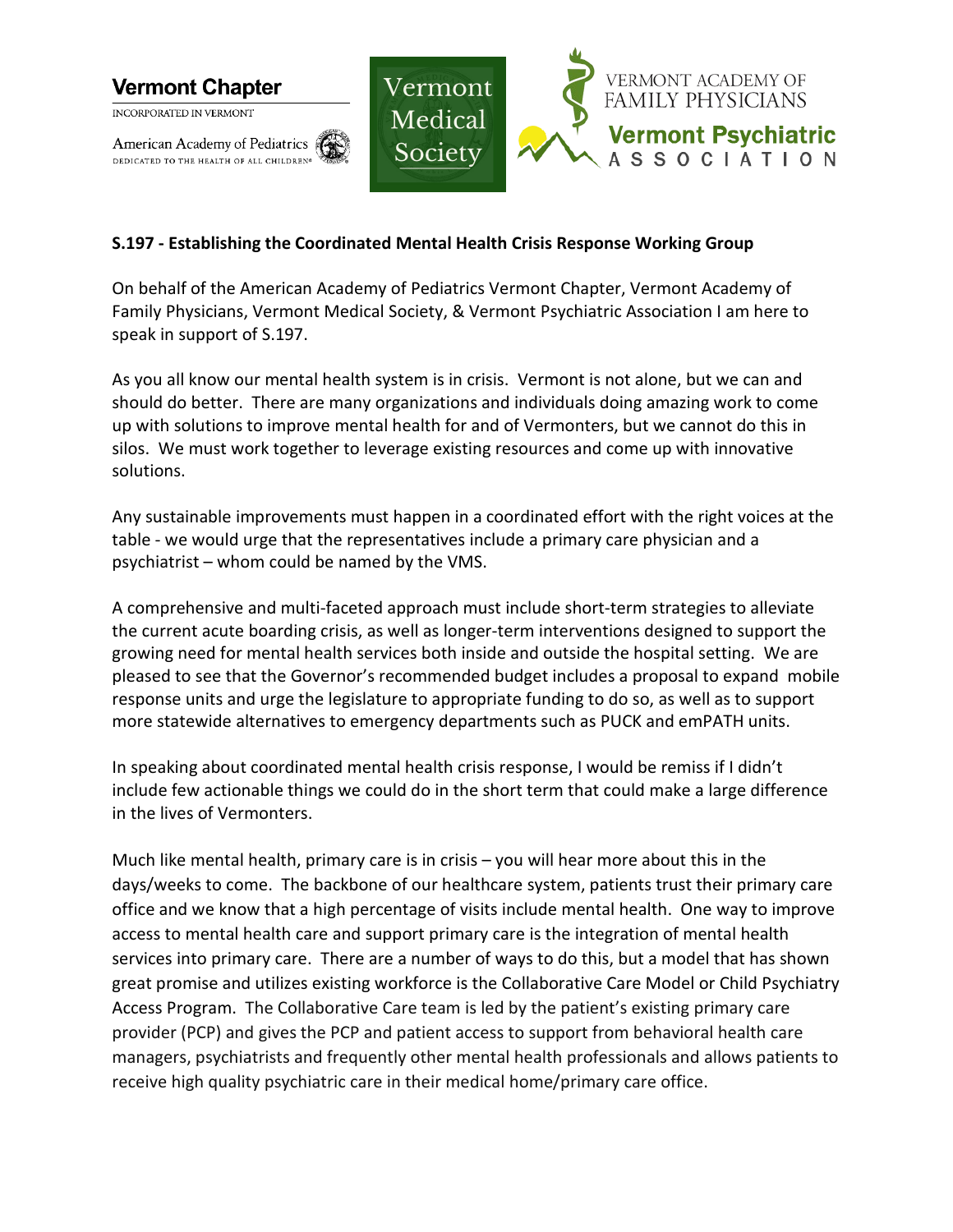A Pediatric Collaborative Care model has received HRSA grant funding to launch in Vermont. Unfortunately ongoing reimbursement for this model is not paid for by Vermont insurers and there are a group of codes that would provide payment for these services. We would propose that all Vermont health insurance payors, including DVHA and commercial insurers turn on and provide payment for this work.

The following codes are for care management services provided to patients being served in medical settings for any behavioral health condition being addressed by the treating medical provider, including substance use disorders:

G2214; 99492; 99493; 99494; 99484; and

Codes for **for FQHCs** to provide the same type of care: **G0511 G0512** }

Again, we are support the creation of the coordinated mental health crisis response working group and look forward to participating.